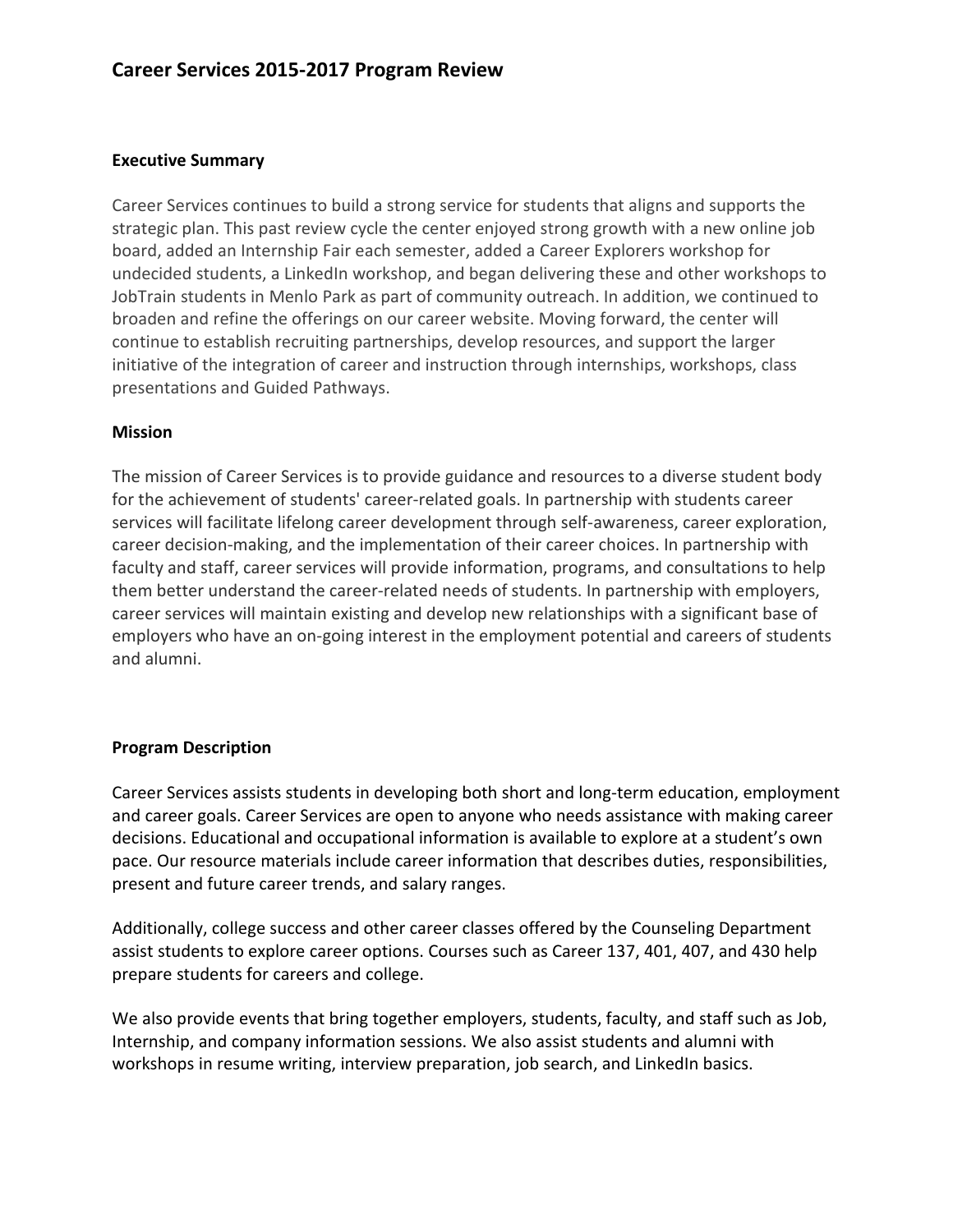### **Community and Labor**

The current economic climate is strong in the peninsula and as such, employers are hiring in greater and greater numbers. The Career Center has record numbers of employers wanting to attend our events and speak with our students about employment and internships. That being said, the current state of housing in the peninsula is making it harder and harder for many students to both work and go to school. This translates to lower enrollments on campus, but thankfully, student counts at events is at the same level as it has been at past events. It will be a larger challenge to increase attendance numbers at events given these new realities.

Beginning spring 2018, the Career Center has begun to give workshops once a week to JobTrain students at the Menlo Park location. Part of this is to reach out to the community and help provide some career guidance to their students but also to allow the students to connect with the college and choose to further their education with us in the future.

# **Major Accomplishments**

Our major accomplishments in the last cycle include:

# **1. Internship Fair**

In the fall of 2014, the Career Center began to focus on connecting more students with internships and offer avenues for all students in degree and certificate programs. While the center made some great connections that were direct avenues for students, it became evident that we needed to do more than the time consuming and laborintensive cold calling our other demands and limited staffing allowed.

As mentioned in the planning section of our last review, in an effort to jump start access to local internships for our students, the Career Center held its first Internship Fair in the spring of 2016. While we only had 25 employers attend, we had over 140 students that came to speak with them. This showed that there was interest by students for these opportunities. Each internship event since then has steadily increased the number of employers and students in attendance. In fact, our fifth event this spring drew 47 employers, which is an increase of 88% from our first event, and is just a few employers short of matching our job fair attendance. Further, student participation has gone from 140 to a little over 200 students at our most recent event, an increase of 42%. It should also be noted that only 8% of employers attend both events, which effectively increases the number of unique employers our students have direct access to.

# **2. Company Information Sessions**

The Career Center has hosted information sessions by employers and also sponsored field trips to employers over the last two years. We have hosted The San Francisco International Airport in both the spring of 2016 and 2017, highlighting their summer internships and exposing students to a vast variety of airport careers that range from minimal education to advanced degree careers. In addition, the San Mateo/Foster City School District, Nordstrom's, ChildCare Careers, and others have come and presented on their businesses.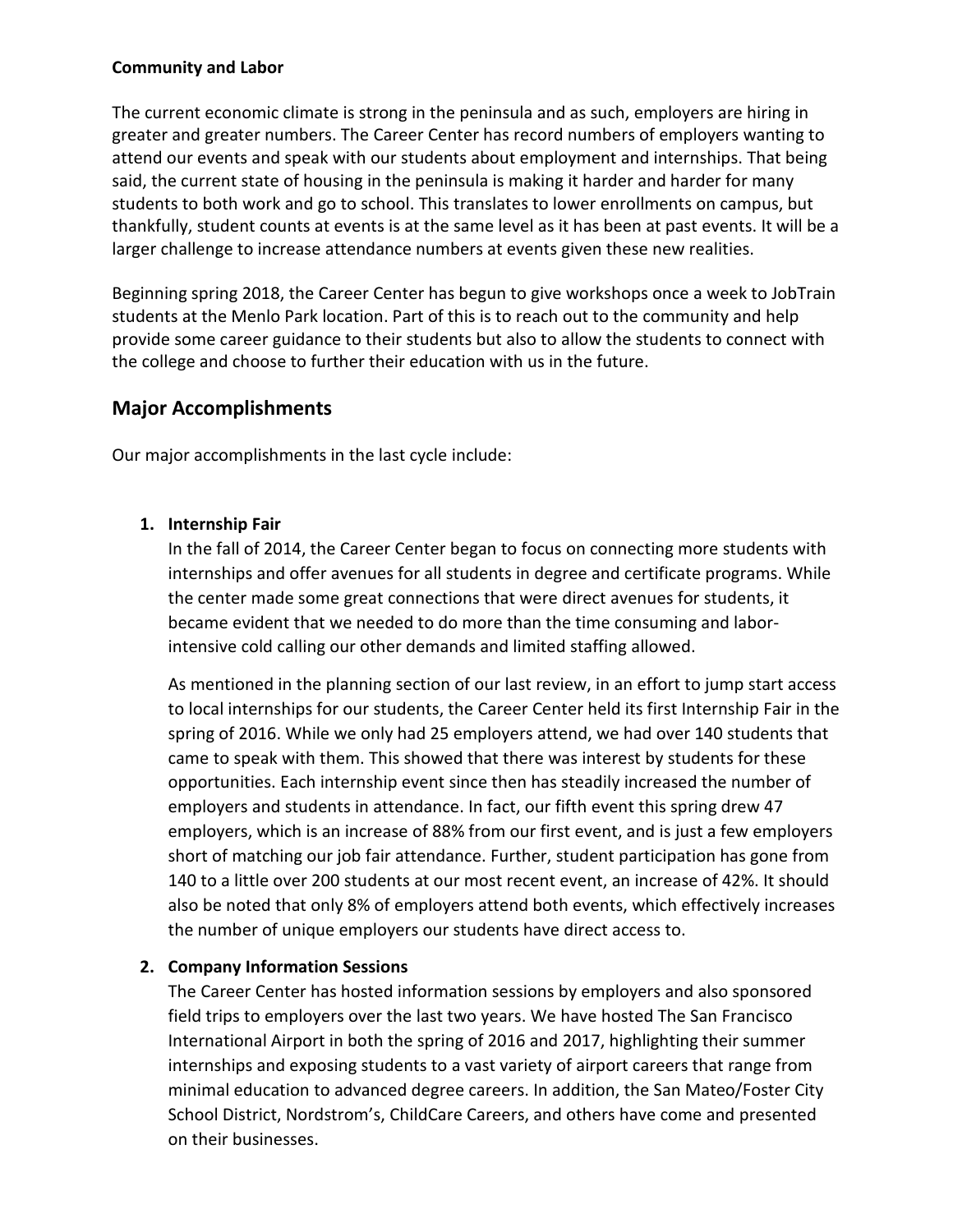The Career Center has also sponsored field trips for students to businesses in the bay area. For example, in the fall of 2015 and 2016 and in collaboration with Skyline and CSM, we took 30 students to the Architectural firm SmithGroupJJR in San Francisco, where they were given tours and presentations by each department in the company. This was very beneficial to the students as they realized that there were many opportunities to have a career in such a company that didn't necessarily have to do with being an architect or engineer. Another field trip in the spring of 2016 was to Restoration Hardware where 31 Interior Design students from Cañada went and spent the morning in the Palo Alto location learning about the company and its many opportunities. Both management and sales coworkers spoke to the group and provided information about the paths they took in their careers to bring them to their current positions.

#### **3. New Job Board**

In the summer of 2017, we changed the vendor for our Career Management System (CMS) from Symplicity to College Central Network. For the same expense, we gained a much more robust online and mobile job board, a way to manage and promote our events including the processing of registration fees. In addition, students also gain access to Podcasts and videos on careers, job hunting, resume building, networking, and more. Further, we also added a module that allows the complete management of our Co-op program which the Director of Workforce Development and the Faculty Coordinator of Co-op are working to incorporate into the program.

The job board did not go live until October of 2017, which falls outside of this program review. However, based on the number of students and employers who have made accounts on the system in the last 4.5 months I fully expect to be at or beyond the level of participation, we were with the other system by the time of our next review.

### **4. Recruitment Wednesday's**

In the fall of 2015, the Career Center created Recruitment Wednesday's as a way to give students some consistency about when employers would be on campus each week. Prior to this, we had employers scattered during the week, which caused us to communicate last minute to our students about visits. Having a set day each week also gives employers the ability to plan and commit to visits during the semester. Further, each Monday we communicate with students about what is happening at the Career Center that week in regards to visiting employers, any time sensitive job announcements, and upcoming events. Employers sign up for these days on our website and both they and students can see a calendar of who is coming for each month of the semester.<https://canadacollege.edu/careercenter/recruitment.php>

During the reporting period, we had 36 Recruitment Wednesday events with 108 employers attending and approximately 360 students dropping by and showing interest.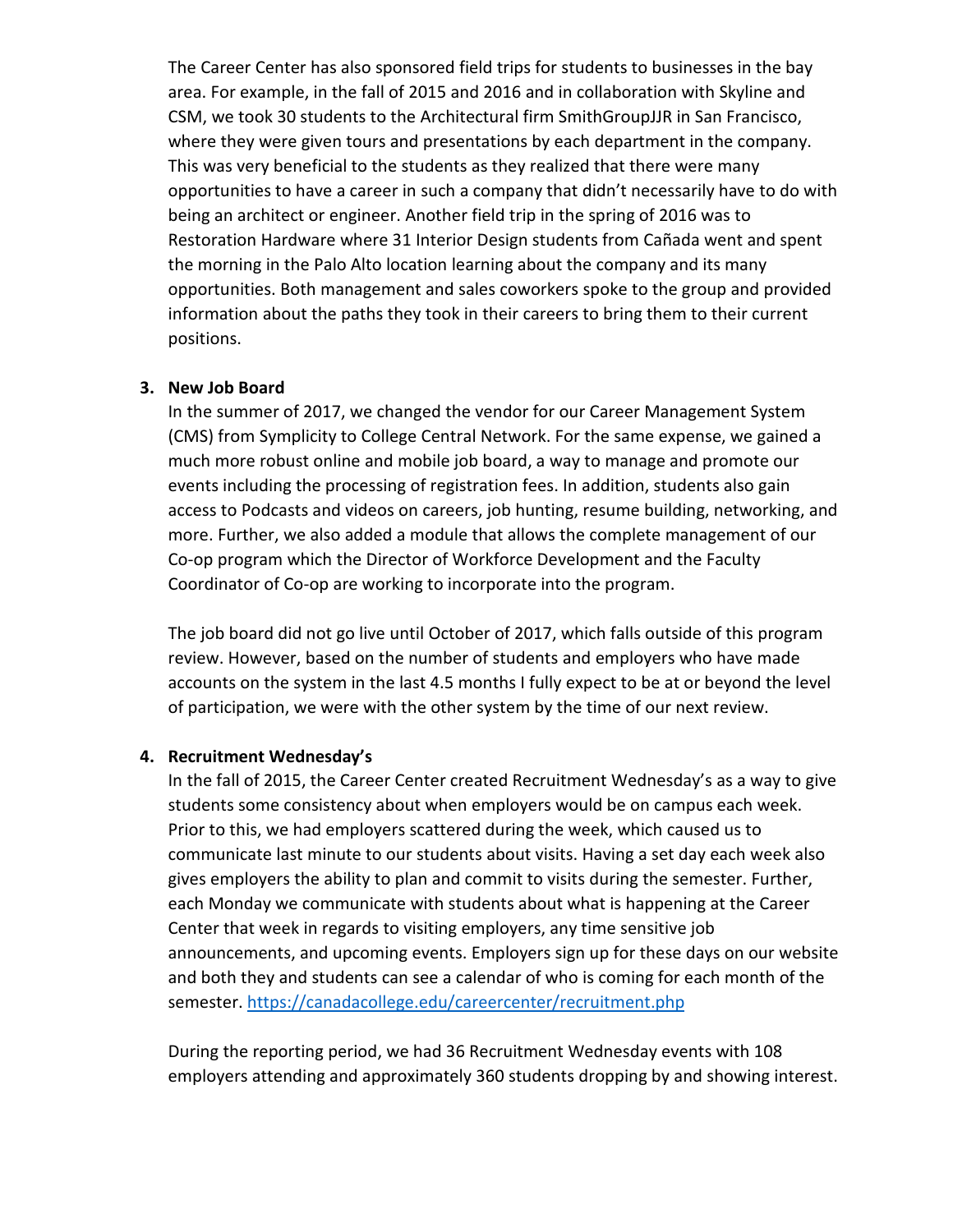# **5. Job Fair**

Our job fair continues to be our main event of each semester in terms of employer and student attendance. As stated in the last review, since adding a second event in the fall of 2014 we actually increased participation by employers and students for each event, and this trend has held in the 5 semesters since. Also, each semester we have between 80 and 90 employers wanting to register for the event but due to space we can only allow 63 to attend. It is our hope that the new building one will provide a larger space opportunity to expand our hiring event when it is completed. During this reporting period, we had a total of 260 employers and 984 students attend our job fairs.

# **State of the Program**

As the Career Center settles into its fifth year, we have built a center that is constantly growing in the number of students that are being served, the services offered, and the execution of large scale events that bring both internal and external communities and students together. Below is a summary of our strengths and challenges.

# **Strengths**

# **Students Served**

Below is a breakdown of student contact with the Career Center.

- 2015-2017 Total Students Seeking Services = 2118
- 2015-2017 Total Drop-In = 707
	- $\circ$  Advising = 425
	- $\circ$  Interview Help = 16
	- $\circ$  Job Search = 130
	- o Resume Development = 136
- 2015-2017 Appointments =789
	- $\circ$  Career Advising = 320
	- $\circ$  Interview Help = 12
	- $\circ$  Job Search = 102
	- o Resume & Cover Letter Development = 355
- $\bullet$  2015-2017 Workshop Attendance = 622
	- $\circ$  In class workshops = 22
		- Students Attended = 506
	- $\circ$  Standalone Workshops = 12
		- Students Attended = 116
- 2015-2017 Hiring Events
	- o Job Fair
		- Students Attended = 984
		- Employers Attended = 260
	- o Internship Fair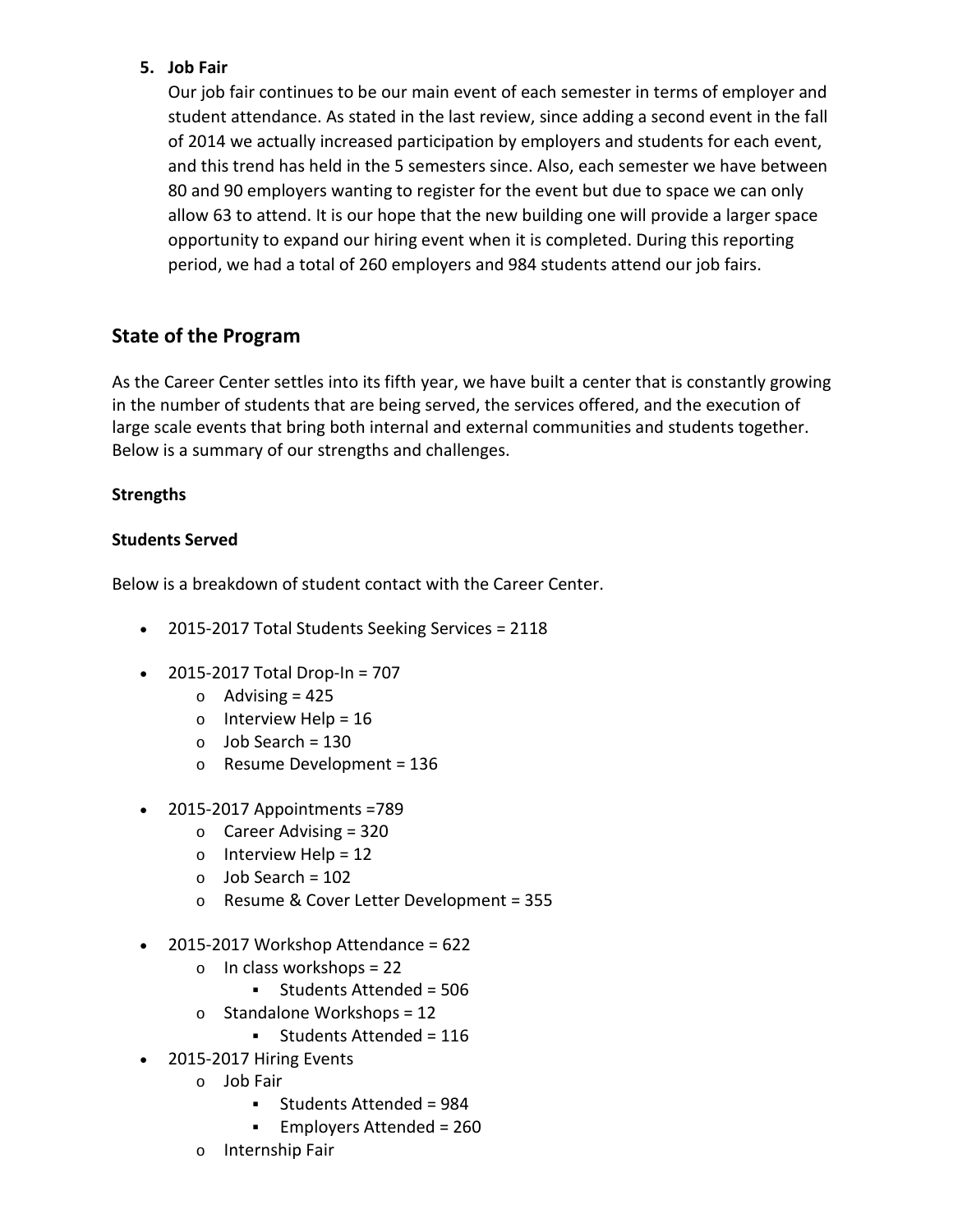- $\blacksquare$  Students Attended = 696
- Employers Attended = 103
- o Employer Tabling (Recruitment Wednesday and Other Days)
	- Students Attending = 712
	- Employers Attending = 193

# **Job Fairs**

We host one of the largest job fairs in the bay area for a community college in terms of employer attendance. Every semester we reach our capacity of 65 employers, while student participation holds steady semester over semester at an average of 246 students.

3 Reasons for turnout

- Counselors/Faculty encouraging students and or bringing their classes.
- Marketing
- Day of event marketing using volunteers and signage to direct interested students to the event.

The fall and spring job fairs during the 2015-2017 cycle saw 984 attendees. Of those, 424 returned their lunch tickets with our survey on it. We subtract the number of left over tickets from the total number handed out to get an approximate head count.

- The students were asked what their overall experience of the job fair was.
	- o Excellent 52%
	- o Very Good 28%
	- o Good 14%
	- o No Response 6%

# **Internship Fairs**

As mentioned in the accomplishment area, we added and hosted three internship fairs during this latest review cycle. The fall and spring internship fairs during the 2015-2017 cycle saw 500 attendees. Of those, 296 returned their lunch tickets with our survey on it.

- As with the job fair, students were asked what their overall experience of the event was.
	- o Excellent 26%
	- o Very Good 40%
	- o Good 23%
	- o No Response 9%

# **Workshops**

Our standalone workshops are well attended with an average of nine students at each workshop. However, our impact is four times larger when we are invited to hold a workshop in the classroom, which happens on average eight times a semester.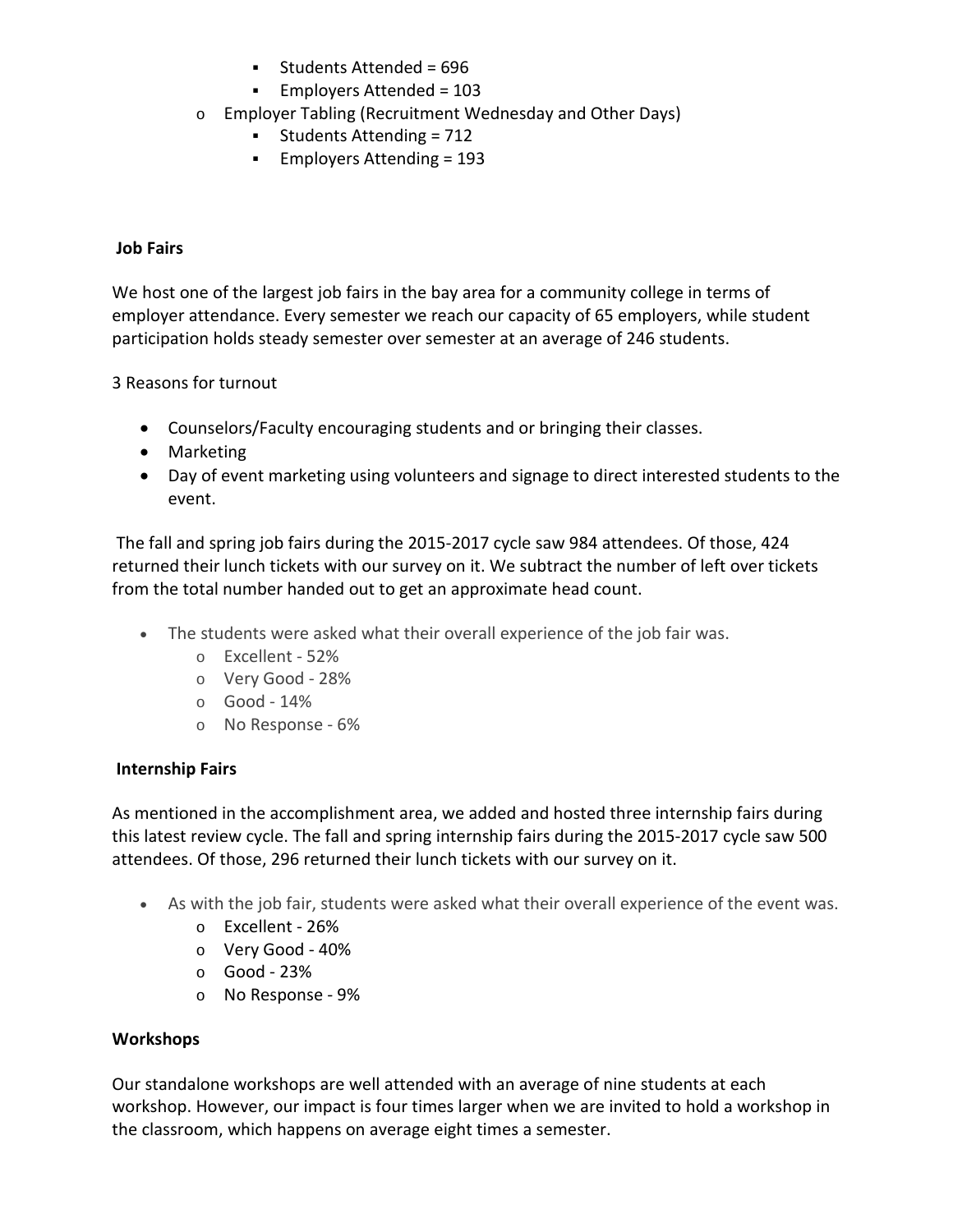In the spring of 2017, we designed and added a LinkedIn workshop for our students, which we piloted in the fall of 2017 at JobTrain in Menlo Park.

In addition, in the spring of 2017 Career Services, Assessment and Orientation, and the Career Counselor came together to develop a Career Explorer workshop for our undecided students. We decided we would start with the incoming fall students and ask them during their orientation survey if they were undecided on their major. The goal here is to then contact these students at the beginning of each semester and offer them the opportunity to attend a workshop that will give them the tools to research majors of interest. Students are put through a networking icebreaker, debriefed, and then moved to taking a survey based on the Strong Interest Inventory. From there, they are shown how to use their results to research areas of interest.

# **JobTrain Workshops**

While not the focus of this current review, in the spring of 2017, we held discussions and planning meetings with workforce development and JobTrain to offer the Career Center's workshops at JobTrain. We are currently offering one workshop a week at JobTrain and are rotating our resume, cover letter, interview, and LinkedIn workshops to their students. As mentioned in the Community section, this gives us the opportunity to reach out to their students and be a possible bridge to attendance at Cañada if that is where their path takes them.

# **Challenges**

# **Expanding the Career Center's services**

The Center currently operates with one full time supervisor and a permanent part-time aide at 18 hours a week. As such, we are reaching the limits of what we can add and manage to our services. I will be submitting a request to move the aide to full time in fall 2018.

# **Tracking students who have gotten jobs and internships from events**

This is a challenge for the center. We currently, email employers and students a month after an event and ask them to fill out an online form letting us know if they have hired/interned any students, or were hired. Combined responses average 6 per event. We know more students are getting hired and getting internships because some will come into the center and tell us. We typically speak with 10-20 students per event about their new positions. Students usually tell us they did not see the email when asked why they did not fill out the form, or say they do not use the school email.

Notification form link:<https://canadacollegecareerfair.wufoo.com/forms/z19cp85b0xuopym/>

# **Tracking event attendance**

This is a carryover from our last review cycle. Our current system of tracking attendance, lunch tickets returned vs total number of tickets distributed, gives us an approximate picture, but there is always room for improvement. We purchased a handheld wireless scanner like the one ASCC uses after the last review cycle to scan student ID cards in hopes of getting back better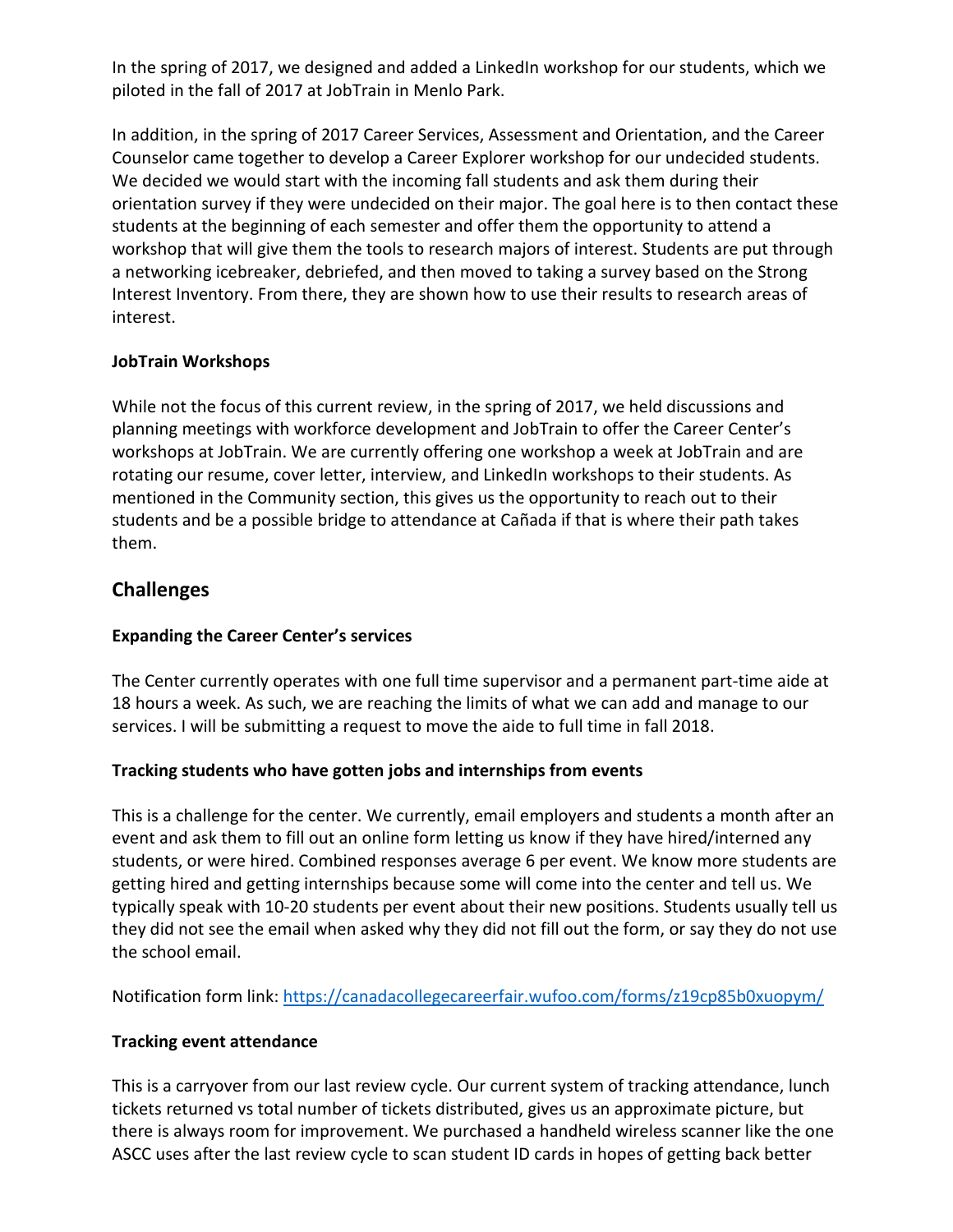data. However, while testing the system in The Grove was a success, the system utterly failed during the first event because of all the people in the room blocking the wireless transmitter signals. For our next event, we positioned the transmitters 10 feet off the ground to similar results. Ideally, we need a one point of entry into The Grove during events, but that would affect safety. Even though it is not 100% accurate, using the tickets is the best system for us at this time.

# **Promoting the Center**

Just like any business, the Career Center continually markets its services and events to the campus in order to stay in students' minds. While challenging at times, we are lucky to have a lot of support in getting the word out. From faculty inviting us into their classrooms, to programs making stopping by the Career Center part of their process it all helps students feel comfortable using our services when they need them.

# **State of the Program – Evaluation**

One of the changes that could be implemented to improve the program include increasing the permanent Career Resources Aide position from part-time to full-time. Increasing the position to full-time would at a minimum, allow full coverage of the center with little or no down time from the perspective of students. The 18 hours a week currently approved for the position are not sufficient to cover the times when I must be away at meetings, presentations, and workshops. Further, a full-time position also would allow for greater flexibility and offerings in services, such as:

- More/new workshops with additional times and days
- Better outreach into the classroom beyond workshops
- Increased student appointments
- Ability to keep the employer contacts current from turnover
- Ability to follow up with employers over the phone about student hiring's from events

Expanding the variety of our workshop offerings that enhance support services we already provide will strengthen the center.

One of the workshops that we would like to develop and offer is one on professionalism in the workplace. This workshop would focus on how to interact with co-workers. Employers want new workers to be responsible, ethical, team oriented, and to possess strong communication, interpersonal, and problem-solving skills. These soft skills are critical to keeping and advancing in a job/career.

Another workshop that we would like to develop and offer is one on the job search. We see so many students who don't know what tools are out there to help them and also don't know how best to use job search engines to get the information they need to apply for a position.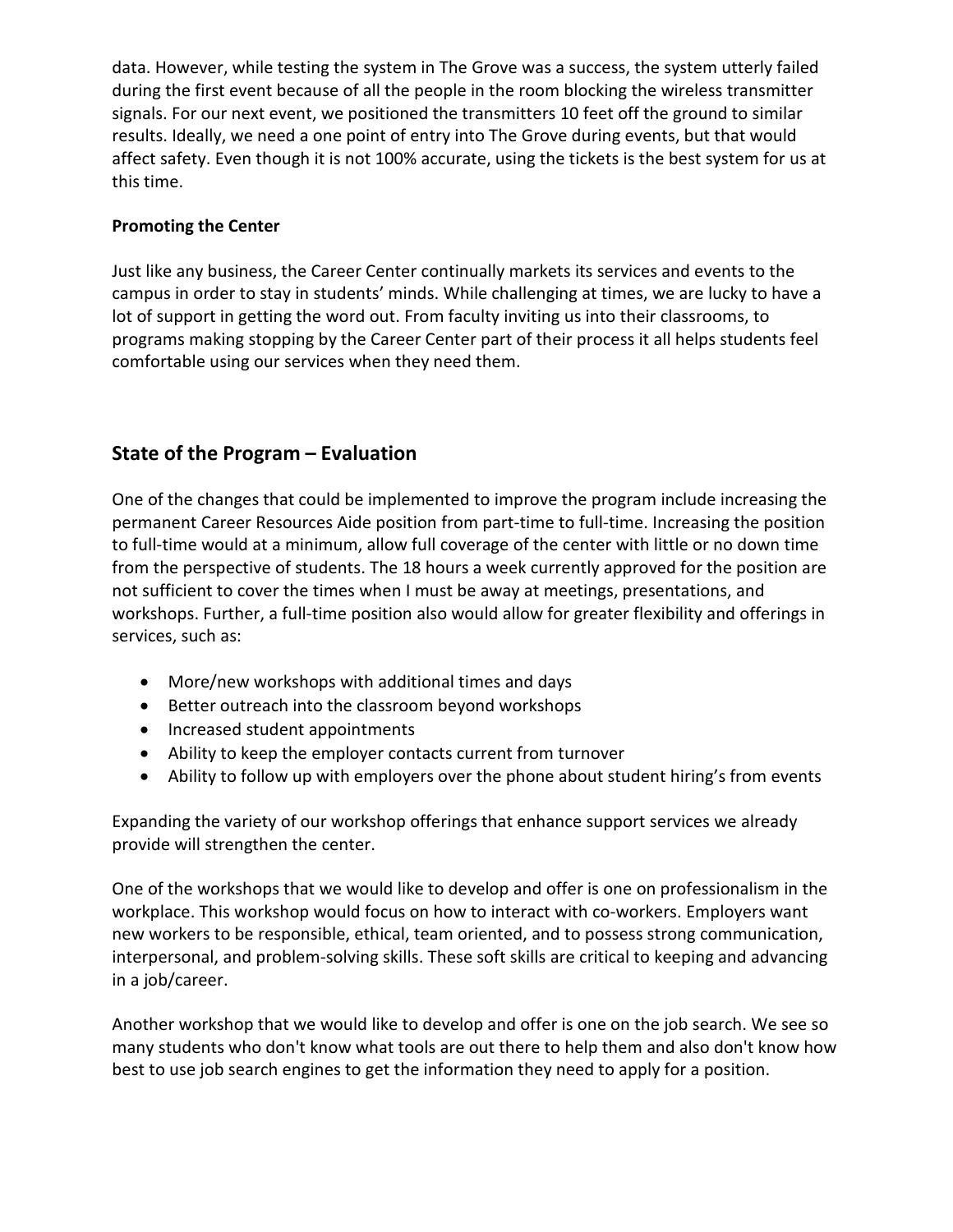# **Current SAO and SLO**

### **SAO**

• Expand internship offerings and Co-Op opportunities for students by hosting a spring Internship Fair in 2016.

### **SLO**

- 1. List 3 things to include on a resume
- 2. On average, how many examples should you put into a cover letter?

### **SAO Assessment Plan**

The spring 2016 internship fair was such a success that we have held one every semester since. To assess growth, interest, and effectiveness, the internship fairs were assessed with student and employer headcounts, satisfaction surveys, and notification of students placed into internships from the events.

### **SAO Assessment Results**

The assessment results were very encouraging and convinced us to keep hosting the event and bring these internship opportunities to our students. As stated in our strengths section, student participation for the three events held during this cycle was 500. Employer participation was 103. Attendance graphs, employer and student survey results are below. The one area of disappointment in our assessment data is the lack of response from employers and students from requests by us to be notified if an internship was offered.



- Students were asked what their overall experience of the event was.
	- o Excellent 26%
	- o Very Good 40%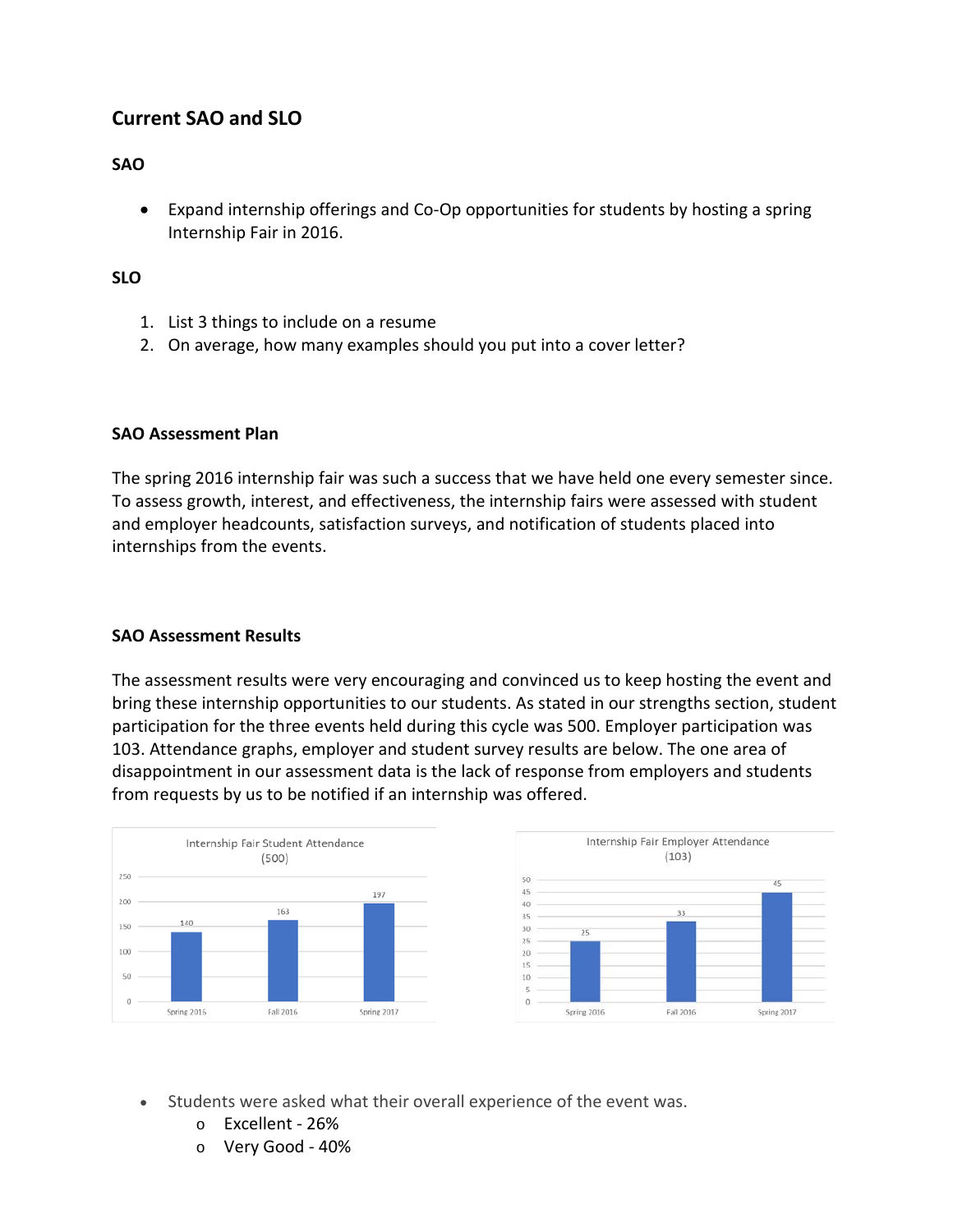- o Good 23%
- o No Response 9%
- Employers were asked about their overall experience of the event.
	- o Exceeded Expectations 66%
	- o Met Expectations 26%
	- o Did not meet expectations n/a
	- o No Response 8%

### **SLO Assessment Plan**

These SLO's measured students learning of content from workshops using pre/post surveys. Students were given the survey at the beginning and end of each workshop.

### **SLO Assessment Results and Impact**

The Career Center presented its Resume and Cover Letter Workshop to 576 students in this review cycle and as seen in the graphs below, overall, students retained the information presented in reference to the survey questions.

Based on some of the results from the last cycle, the resume/cover letter workshop was redesigned to incorporate a hands-on portion with the Career Centers online resume builder. With this change, we run through the basics of resume creation and then we have the students make accounts on the system and then run them through its features. If time allows, we encourage them to start building their resume. The impact of having students use an online builder is high because it takes much of the stress out creating a resume since the student doesn't have to worry about formatting and are walked through every aspect of creation. In addition, our system also has a cover letter module to help them create and understand the purpose of cover letters as well.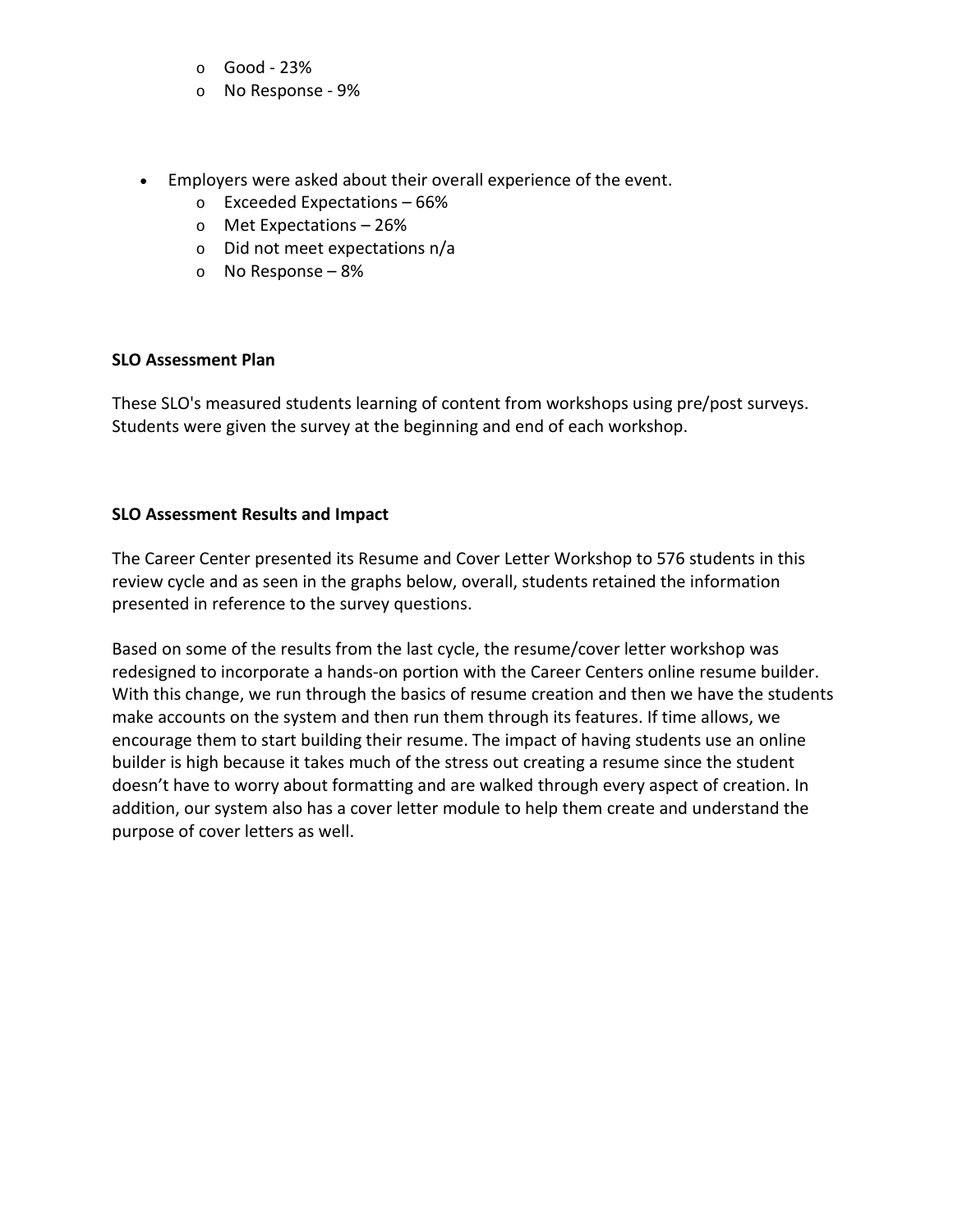### **SLO Survey Questions:**

- 1. List 3 things to include on a resume?
- 2. How many applicable skill examples should you put into a cover letter?

### Below is the data from the surveys





### **SAO and SLO's for the Next Review Cycle**

State your SAOs and SLOs for the next review cycle. Describe how you will you address identified opportunities for improvement.

### **SAO for the next review cycle.**

- Develop better reporting method to track students who are offered positions and internships through the career fairs.
	- o Work with employers in a more personal way to get buy-in
	- o Understand who the decision makers are at the hiring level
	- o Understand which businesses students are getting exposure at and explore how to tie into classroom learning.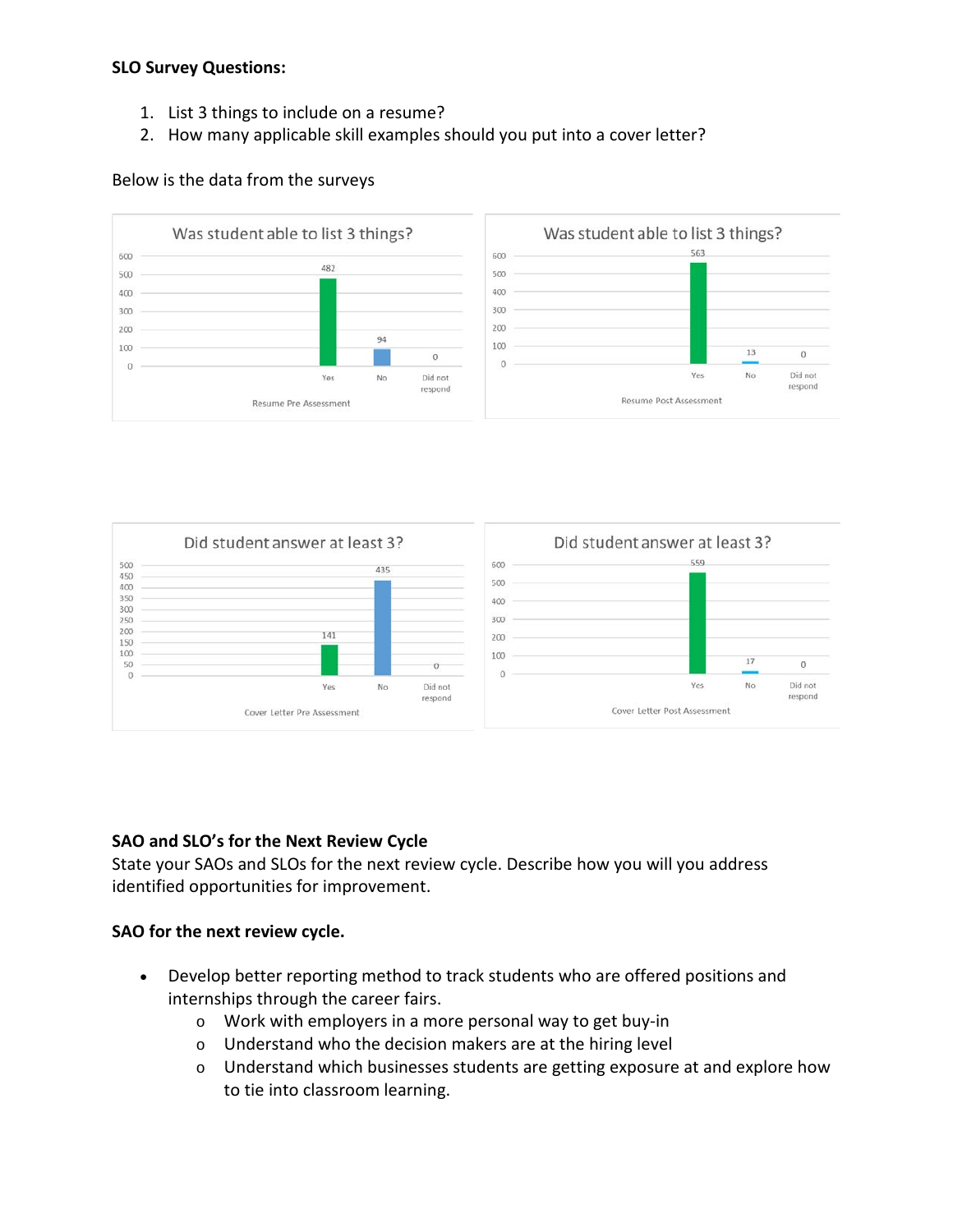### **SLO's for next review cycle**

The SLO for this cycle will focus on our new LinkedIn workshop. A survey will be given at the end of the workshop to assess learning.

Questions asked on the survey:

- 1. List 3 of the 7 steps needed to complete your profile.
- 2. What kind of personal photo works best on LinkedIn?
- **3.** What should you always do when requesting a connection?

### **Equipment**

The Career Center needs to replace its color printer. Currently, we have an all in one printer scanner combo however the printer is failing. It does not produce correct colors, and streaks all the pages. This machine is critical to the center as we print and post all of our job announcements that come to us through email in addition to our own work-related needs, and career related documents for students.

The Career Centers 5 computers are also due to be replaced and are out of warranty.

The computers and printer will come out of the IT budget for campus.

### **Personnel**

I will be submitting a Hiring Request in the fall 2018 semester to Increase the Career Resource Aide from part-time to full-time. Details are located in the planning area below.

### **Planning for 2017-2019**

### **1. Hiring Request**

- a. Fall 2018
- b. Increase Career Resource Aide from part-time to full-time
	- i. Increasing the position to full-time would at a minimum, allow full coverage of the center with little or no down time from the perspective of students. The hours currently approved for the position are not sufficient to cover the times when I must be away at meetings, presentations, conferences, and workshops. Further, a full-time position also would allow for greater flexibility in services. Finally, there is also the question of turnover. The position at part-time does not provide a living wage and as such scheduling involves working around another position the Aide will probably have with hours that may not sync ideally with the center. Additionally, the center might be able to keep someone in the position for a longer period of time vs them looking for full-time positions with benefits.